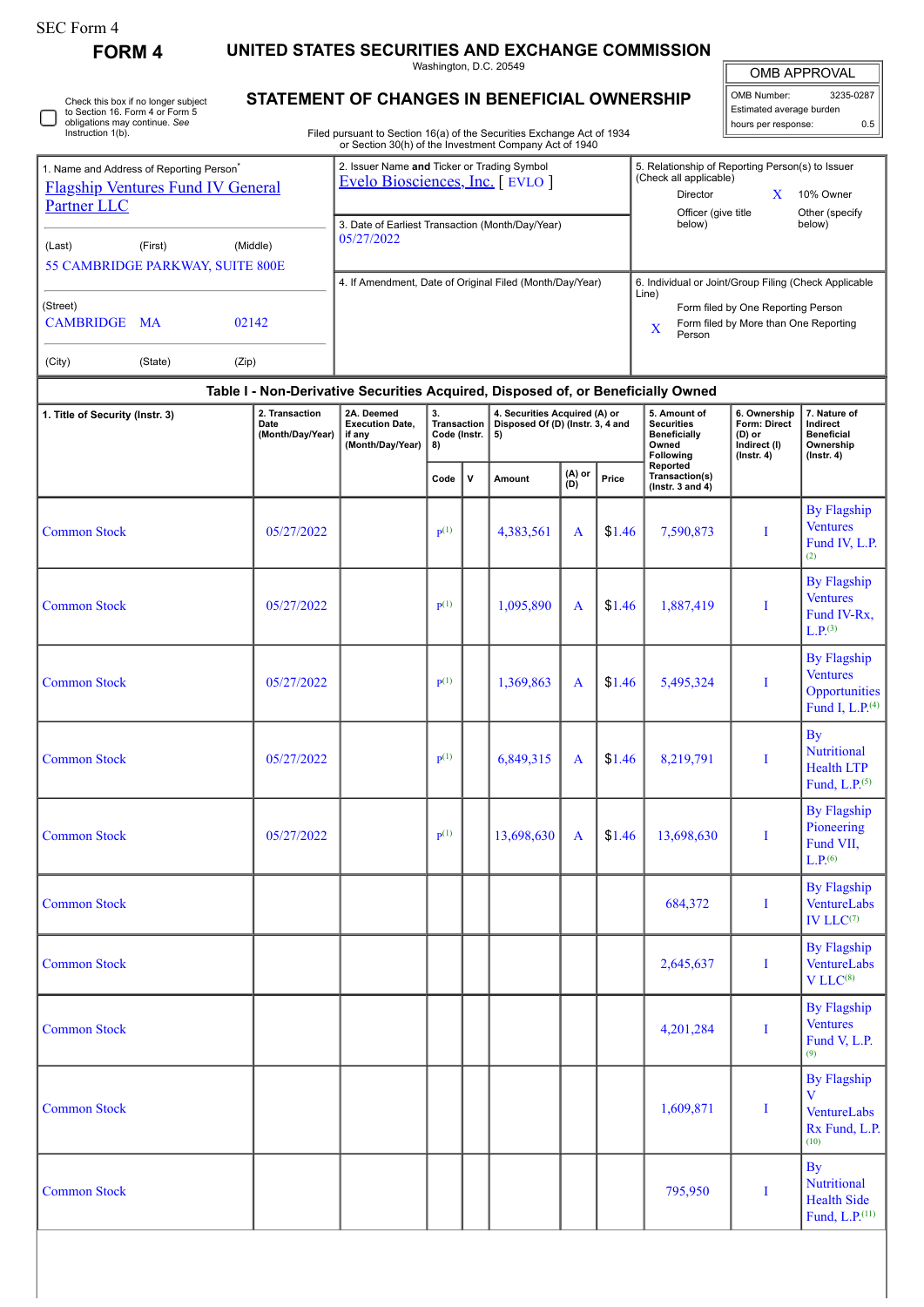|                                                                  |                                                                              |                                                                                                                     | Table I - Non-Derivative Securities Acquired, Disposed of, or Beneficially Owned |          |                                                                    |                                    |     |          |                             |    |                           |                                                                   |                                               |                                                                                |  |                                                                            |           |                                                                                               |  |                                                                                                                                         |  |  |  |                                                                                             |  |  |  |  |  |          |                                                                                                       |                                                           |                                                                                                                                                |  |                                                                          |  |                                                                                 |
|------------------------------------------------------------------|------------------------------------------------------------------------------|---------------------------------------------------------------------------------------------------------------------|----------------------------------------------------------------------------------|----------|--------------------------------------------------------------------|------------------------------------|-----|----------|-----------------------------|----|---------------------------|-------------------------------------------------------------------|-----------------------------------------------|--------------------------------------------------------------------------------|--|----------------------------------------------------------------------------|-----------|-----------------------------------------------------------------------------------------------|--|-----------------------------------------------------------------------------------------------------------------------------------------|--|--|--|---------------------------------------------------------------------------------------------|--|--|--|--|--|----------|-------------------------------------------------------------------------------------------------------|-----------------------------------------------------------|------------------------------------------------------------------------------------------------------------------------------------------------|--|--------------------------------------------------------------------------|--|---------------------------------------------------------------------------------|
|                                                                  | 1. Title of Security (Instr. 3)                                              |                                                                                                                     | 2. Transaction<br>Date<br>(Month/Day/Year)                                       |          | 2A. Deemed<br><b>Execution Date,</b><br>if any<br>(Month/Day/Year) |                                    |     | 3.<br>8) | Transaction<br>Code (Instr. | 5) |                           | 4. Securities Acquired (A) or<br>Disposed Of (D) (Instr. 3, 4 and |                                               | 5. Amount of<br><b>Securities</b><br><b>Beneficially</b><br>Owned<br>Following |  | 6. Ownership<br>Form: Direct<br>(D) or<br>Indirect (I)<br>$($ Instr. 4 $)$ |           | 7. Nature of<br>Indirect<br><b>Beneficial</b><br>Ownership<br>$($ Instr. 4 $)$                |  |                                                                                                                                         |  |  |  |                                                                                             |  |  |  |  |  |          |                                                                                                       |                                                           |                                                                                                                                                |  |                                                                          |  |                                                                                 |
|                                                                  |                                                                              |                                                                                                                     |                                                                                  |          |                                                                    |                                    |     | Code     | v                           |    | Amount                    | (A) or<br>(D)                                                     | Price                                         | Reported<br>Transaction(s)<br>(Instr. 3 and 4)                                 |  |                                                                            |           |                                                                                               |  |                                                                                                                                         |  |  |  |                                                                                             |  |  |  |  |  |          |                                                                                                       |                                                           |                                                                                                                                                |  |                                                                          |  |                                                                                 |
| <b>Common Stock</b>                                              |                                                                              |                                                                                                                     |                                                                                  |          |                                                                    |                                    |     |          |                             |    |                           |                                                                   |                                               | 3,598,177                                                                      |  | Ι                                                                          | <b>By</b> | <b>Nutritional</b><br>Health<br><b>Disruptive</b><br>Innovation<br>Fund, L.P. <sup>(12)</sup> |  |                                                                                                                                         |  |  |  |                                                                                             |  |  |  |  |  |          |                                                                                                       |                                                           |                                                                                                                                                |  |                                                                          |  |                                                                                 |
|                                                                  |                                                                              |                                                                                                                     | Table II - Derivative Securities Acquired, Disposed of, or Beneficially Owned    |          |                                                                    |                                    |     |          |                             |    |                           |                                                                   |                                               |                                                                                |  |                                                                            |           |                                                                                               |  |                                                                                                                                         |  |  |  |                                                                                             |  |  |  |  |  |          |                                                                                                       |                                                           |                                                                                                                                                |  |                                                                          |  |                                                                                 |
| 1. Title of<br>Derivative<br><b>Security</b><br>$($ Instr. 3 $)$ | 2.<br>Conversion<br>or Exercise<br>Price of<br>Derivative<br><b>Security</b> | 3. Transaction<br>Date<br>(Month/Day/Year)                                                                          | 3A. Deemed<br><b>Execution Date,</b><br>if any<br>(Month/Day/Year)               | 4.<br>8) | <b>Transaction</b><br>Code (Instr.                                 | of<br>(A) or<br>of (D)<br>and $5)$ |     |          |                             |    |                           |                                                                   |                                               |                                                                                |  |                                                                            |           |                                                                                               |  | (e.g., puts, calls, warrants, options, convertible securities)<br>6. Date Exercisable and<br><b>Expiration Date</b><br>(Month/Day/Year) |  |  |  | 5. Number<br>Derivative<br><b>Securities</b><br>Acquired<br><b>Disposed</b><br>(Instr. 3, 4 |  |  |  |  |  | 3 and 4) | 7. Title and<br>Amount of<br><b>Securities</b><br>Underlying<br><b>Derivative</b><br>Security (Instr. | 8. Price of<br>Derivative<br>Security<br>$($ Instr. 5 $)$ | 9. Number of<br>derivative<br><b>Securities</b><br><b>Beneficially</b><br>Owned<br>Following<br>Reported<br>Transaction(s)<br>$($ Instr. 4 $)$ |  | 10.<br>Ownership<br>Form:<br>Direct (D)<br>or Indirect<br>(I) (Instr. 4) |  | 11. Nature<br>of Indirect<br><b>Beneficial</b><br>Ownership<br>$($ lnstr. 4 $)$ |
|                                                                  |                                                                              |                                                                                                                     |                                                                                  |          | v<br>Code                                                          |                                    | (A) | (D)      | Date<br>Exercisable         |    | <b>Expiration</b><br>Date | <b>Title</b>                                                      | Amount<br>or<br>Number<br>οf<br><b>Shares</b> |                                                                                |  |                                                                            |           |                                                                                               |  |                                                                                                                                         |  |  |  |                                                                                             |  |  |  |  |  |          |                                                                                                       |                                                           |                                                                                                                                                |  |                                                                          |  |                                                                                 |
| <b>LLC</b><br>(Last)                                             |                                                                              | 1. Name and Address of Reporting Person <sup>*</sup><br><b>Flagship Ventures Fund IV General Partner</b><br>(First) | (Middle)                                                                         |          |                                                                    |                                    |     |          |                             |    |                           |                                                                   |                                               |                                                                                |  |                                                                            |           |                                                                                               |  |                                                                                                                                         |  |  |  |                                                                                             |  |  |  |  |  |          |                                                                                                       |                                                           |                                                                                                                                                |  |                                                                          |  |                                                                                 |
|                                                                  |                                                                              | 55 CAMBRIDGE PARKWAY, SUITE 800E                                                                                    |                                                                                  |          |                                                                    |                                    |     |          |                             |    |                           |                                                                   |                                               |                                                                                |  |                                                                            |           |                                                                                               |  |                                                                                                                                         |  |  |  |                                                                                             |  |  |  |  |  |          |                                                                                                       |                                                           |                                                                                                                                                |  |                                                                          |  |                                                                                 |
| (Street)<br><b>CAMBRIDGE</b>                                     |                                                                              | <b>MA</b>                                                                                                           | 02142                                                                            |          |                                                                    |                                    |     |          |                             |    |                           |                                                                   |                                               |                                                                                |  |                                                                            |           |                                                                                               |  |                                                                                                                                         |  |  |  |                                                                                             |  |  |  |  |  |          |                                                                                                       |                                                           |                                                                                                                                                |  |                                                                          |  |                                                                                 |
| (City)                                                           |                                                                              | (State)                                                                                                             | (Zip)                                                                            |          |                                                                    |                                    |     |          |                             |    |                           |                                                                   |                                               |                                                                                |  |                                                                            |           |                                                                                               |  |                                                                                                                                         |  |  |  |                                                                                             |  |  |  |  |  |          |                                                                                                       |                                                           |                                                                                                                                                |  |                                                                          |  |                                                                                 |
|                                                                  |                                                                              | 1. Name and Address of Reporting Person <sup>7</sup><br>Flagship Ventures Fund IV, L.P.                             |                                                                                  |          |                                                                    |                                    |     |          |                             |    |                           |                                                                   |                                               |                                                                                |  |                                                                            |           |                                                                                               |  |                                                                                                                                         |  |  |  |                                                                                             |  |  |  |  |  |          |                                                                                                       |                                                           |                                                                                                                                                |  |                                                                          |  |                                                                                 |
| (Last)                                                           |                                                                              | (First)<br>55 CAMBRIDGE PARKWAY, SUITE 800E                                                                         | (Middle)                                                                         |          |                                                                    |                                    |     |          |                             |    |                           |                                                                   |                                               |                                                                                |  |                                                                            |           |                                                                                               |  |                                                                                                                                         |  |  |  |                                                                                             |  |  |  |  |  |          |                                                                                                       |                                                           |                                                                                                                                                |  |                                                                          |  |                                                                                 |
| (Street)<br><b>CAMBRIDGE</b>                                     |                                                                              | <b>MA</b>                                                                                                           | 02142                                                                            |          |                                                                    |                                    |     |          |                             |    |                           |                                                                   |                                               |                                                                                |  |                                                                            |           |                                                                                               |  |                                                                                                                                         |  |  |  |                                                                                             |  |  |  |  |  |          |                                                                                                       |                                                           |                                                                                                                                                |  |                                                                          |  |                                                                                 |
| (City)                                                           |                                                                              | (State)                                                                                                             | (Zip)                                                                            |          |                                                                    |                                    |     |          |                             |    |                           |                                                                   |                                               |                                                                                |  |                                                                            |           |                                                                                               |  |                                                                                                                                         |  |  |  |                                                                                             |  |  |  |  |  |          |                                                                                                       |                                                           |                                                                                                                                                |  |                                                                          |  |                                                                                 |
|                                                                  |                                                                              | 1. Name and Address of Reporting Person <sup>*</sup><br>Flagship Ventures Fund IV-Rx, L.P.                          |                                                                                  |          |                                                                    |                                    |     |          |                             |    |                           |                                                                   |                                               |                                                                                |  |                                                                            |           |                                                                                               |  |                                                                                                                                         |  |  |  |                                                                                             |  |  |  |  |  |          |                                                                                                       |                                                           |                                                                                                                                                |  |                                                                          |  |                                                                                 |
| (Last)                                                           |                                                                              | (First)<br>55 CAMBRIDGE PARKWAY, SUITE 800E                                                                         | (Middle)                                                                         |          |                                                                    |                                    |     |          |                             |    |                           |                                                                   |                                               |                                                                                |  |                                                                            |           |                                                                                               |  |                                                                                                                                         |  |  |  |                                                                                             |  |  |  |  |  |          |                                                                                                       |                                                           |                                                                                                                                                |  |                                                                          |  |                                                                                 |
| (Street)<br><b>CAMBRIDGE</b>                                     |                                                                              | <b>MA</b>                                                                                                           | 02142                                                                            |          |                                                                    |                                    |     |          |                             |    |                           |                                                                   |                                               |                                                                                |  |                                                                            |           |                                                                                               |  |                                                                                                                                         |  |  |  |                                                                                             |  |  |  |  |  |          |                                                                                                       |                                                           |                                                                                                                                                |  |                                                                          |  |                                                                                 |
| (City)                                                           |                                                                              | (State)                                                                                                             | (Zip)                                                                            |          |                                                                    |                                    |     |          |                             |    |                           |                                                                   |                                               |                                                                                |  |                                                                            |           |                                                                                               |  |                                                                                                                                         |  |  |  |                                                                                             |  |  |  |  |  |          |                                                                                                       |                                                           |                                                                                                                                                |  |                                                                          |  |                                                                                 |
| <b>Partner LLC</b>                                               |                                                                              | 1. Name and Address of Reporting Person <sup>*</sup><br><b>Flagship Ventures Opportunities Fund I General</b>       |                                                                                  |          |                                                                    |                                    |     |          |                             |    |                           |                                                                   |                                               |                                                                                |  |                                                                            |           |                                                                                               |  |                                                                                                                                         |  |  |  |                                                                                             |  |  |  |  |  |          |                                                                                                       |                                                           |                                                                                                                                                |  |                                                                          |  |                                                                                 |
| (Last)                                                           |                                                                              | (First)<br>55 CAMBRIDGE PARKWAY, SUITE 800E                                                                         | (Middle)                                                                         |          |                                                                    |                                    |     |          |                             |    |                           |                                                                   |                                               |                                                                                |  |                                                                            |           |                                                                                               |  |                                                                                                                                         |  |  |  |                                                                                             |  |  |  |  |  |          |                                                                                                       |                                                           |                                                                                                                                                |  |                                                                          |  |                                                                                 |
| (Street)<br><b>CAMBRIDGE</b>                                     |                                                                              | <b>MA</b>                                                                                                           | 02142                                                                            |          |                                                                    |                                    |     |          |                             |    |                           |                                                                   |                                               |                                                                                |  |                                                                            |           |                                                                                               |  |                                                                                                                                         |  |  |  |                                                                                             |  |  |  |  |  |          |                                                                                                       |                                                           |                                                                                                                                                |  |                                                                          |  |                                                                                 |
| (City)                                                           |                                                                              | (State)                                                                                                             | (Zip)                                                                            |          |                                                                    |                                    |     |          |                             |    |                           |                                                                   |                                               |                                                                                |  |                                                                            |           |                                                                                               |  |                                                                                                                                         |  |  |  |                                                                                             |  |  |  |  |  |          |                                                                                                       |                                                           |                                                                                                                                                |  |                                                                          |  |                                                                                 |

٦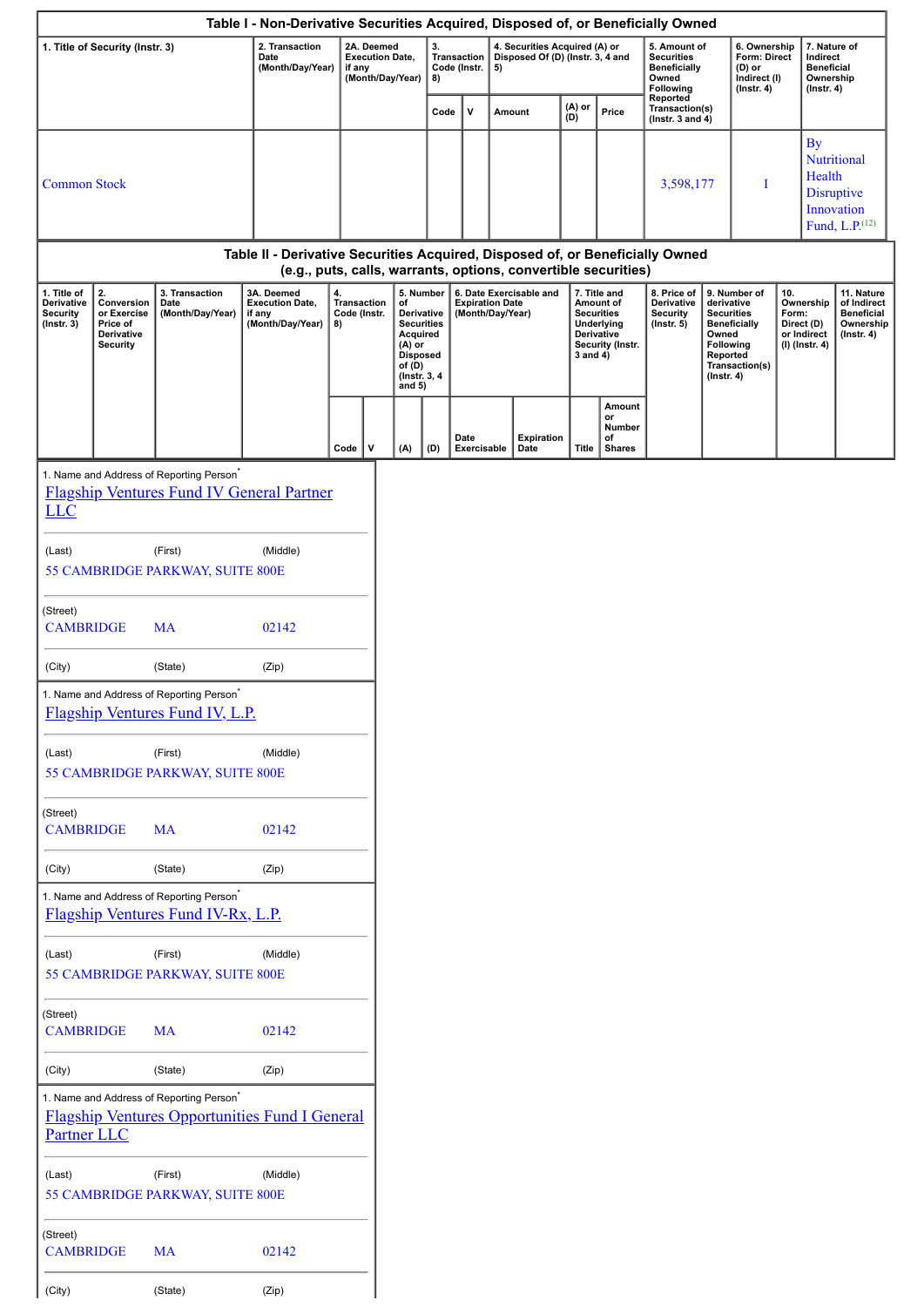| 1. Name and Address of Reporting Person <sup>®</sup>                                    | <b>Flagship Ventures Opportunities Fund I, L.P.</b> |          |
|-----------------------------------------------------------------------------------------|-----------------------------------------------------|----------|
| (Last)                                                                                  | (First)                                             | (Middle) |
|                                                                                         | 55 CAMBRIDGE PARKWAY, SUITE 800E                    |          |
| (Street)                                                                                |                                                     |          |
| CAMBRIDGE                                                                               | <b>MA</b>                                           | 02142    |
| (City)                                                                                  | (State)                                             | (Zip)    |
| 1. Name and Address of Reporting Person <sup>*</sup><br><u>LLC</u>                      | <b>Nutritional Health LTP Fund General Partner</b>  |          |
| (Last)                                                                                  | (First)                                             | (Middle) |
|                                                                                         | 55 CAMBRIDGE PARKWAY, SUITE 800E                    |          |
| (Street)                                                                                |                                                     |          |
| <b>CAMBRIDGE</b>                                                                        | <b>MA</b>                                           | 02142    |
| (City)                                                                                  | (State)                                             | (Zip)    |
| 1. Name and Address of Reporting Person <sup>®</sup>                                    | <b>Nutritional Health LTP Fund, L.P.</b>            |          |
| (Last)                                                                                  | (First)                                             | (Middle) |
|                                                                                         | 55 CAMBRIDGE PARKWAY, SUITE 800E                    |          |
|                                                                                         |                                                     |          |
| (Street)<br>CAMBRIDGE MA                                                                |                                                     | 02142    |
| (City)                                                                                  | (State)                                             | (Zip)    |
| 1. Name and Address of Reporting Person <sup>®</sup><br><b>Flagship Pioneering Inc.</b> |                                                     |          |
| (Last)                                                                                  | (First)                                             | (Middle) |
|                                                                                         | 55 CAMBRIDGE PARKWAY, SUITE 800E                    |          |
| (Street)                                                                                |                                                     |          |
| <b>CAMBRIDGE</b>                                                                        | MA                                                  | 02142    |
| (City)                                                                                  | (State)                                             | (Zip)    |
| 1. Name and Address of Reporting Person <sup>®</sup><br>AFEYAN NOUBAR                   |                                                     |          |
| (Last)                                                                                  | (First)                                             | (Middle) |
|                                                                                         | <b>55 CAMBRIDGE PARKWAY, SUITE 800E</b>             |          |
|                                                                                         |                                                     |          |
| (Street)<br>CAMBRIDGE                                                                   | MA                                                  | 02142    |
| (City)                                                                                  | (State)                                             | (Zip)    |

## **Explanation of Responses:**

1. On May 27, 2022, Flagship Ventures Fund IV, L.P. ("Flagship Fund IV"), Flagship Ventures Fund IV-Rx, L.P. ("Flagship Fund IV-Rx"), Flagship Ventures Opportunities Fund I, L.P. ("Flagship Ventures Fund I, L.P. ("Flagship

2. Shares held by Flagship Fund IV. Flagship Ventures Fund IV General Partner LLC ("Flagship Fund IV GP") is the general partner of Flagship Fund IV. Noubar B. Afeyan, Ph.D. ("Dr. Afeyan") is the<br>sole manager of Flagship F 3. Shares held by Flagship Fund IV-Rx. Flagship Fund IV GP is the general partner of Flagship Fund IV-Rx. Dr. Afeyan is the sole manager of Flagship Fund IV GP. Each of the reporting persons except for Flagship Fund IV-Rx disclaims beneficial ownership of such shares except to the extent of his or its pecuniary interest therein.

4. Shares held by Flagship Opportunities I. Flagship Ventures Opportunities Fund I General Partner LLC ("Flagship Opportunities GP") is the general partner of Flagship Opportunities I. Dr. Afeyan is the sole manager of Flagship Opportunities GP. Each of the reporting persons except for Flagship Opportunities I disclaims beneficial ownership of such shares except to the extent of his or its pecuniary interest therein.

5. Shares held by Nutritional LTP. Nutritional Health LTP Fund General Partner LLC ("Nutritional LTP GP") is the general partner of Nutritional LTP. Dr. Afeyan is the sole member and manager of Nutritional LTP GP. Each of the reporting persons except for Nutritional LTP disclaims beneficial ownership of such shares except to the extent of his or its pecuniary interest therein.

6. Shares held by Flagship Fund VII. Flagship Pioneering Fund VII General Partner LLC ("Flagship Fund VII GP") is the general partner of Flagship Fund VII. Flagship Pioneering, Inc. ("Flagship Pioneering") is the manager of Flagship Fund VII GP. Dr. Afeyan is the Chief Executive Officer, director and sole stockholder of Flagship Pioneering. Each of the reporting persons except for Flagship<br>Fund VII disclaims ben

7. Shares held by Flagship VentureLabs IV, LLC ("VentureLabs IV"). Flagship Fund IV is a member of VentureLabs IV and also serves as its manager. Flagship Fund IV GP is the general partner of<br>Flagship Fund IV. Dr. Afeyan i his or its pecuniary interest therein.